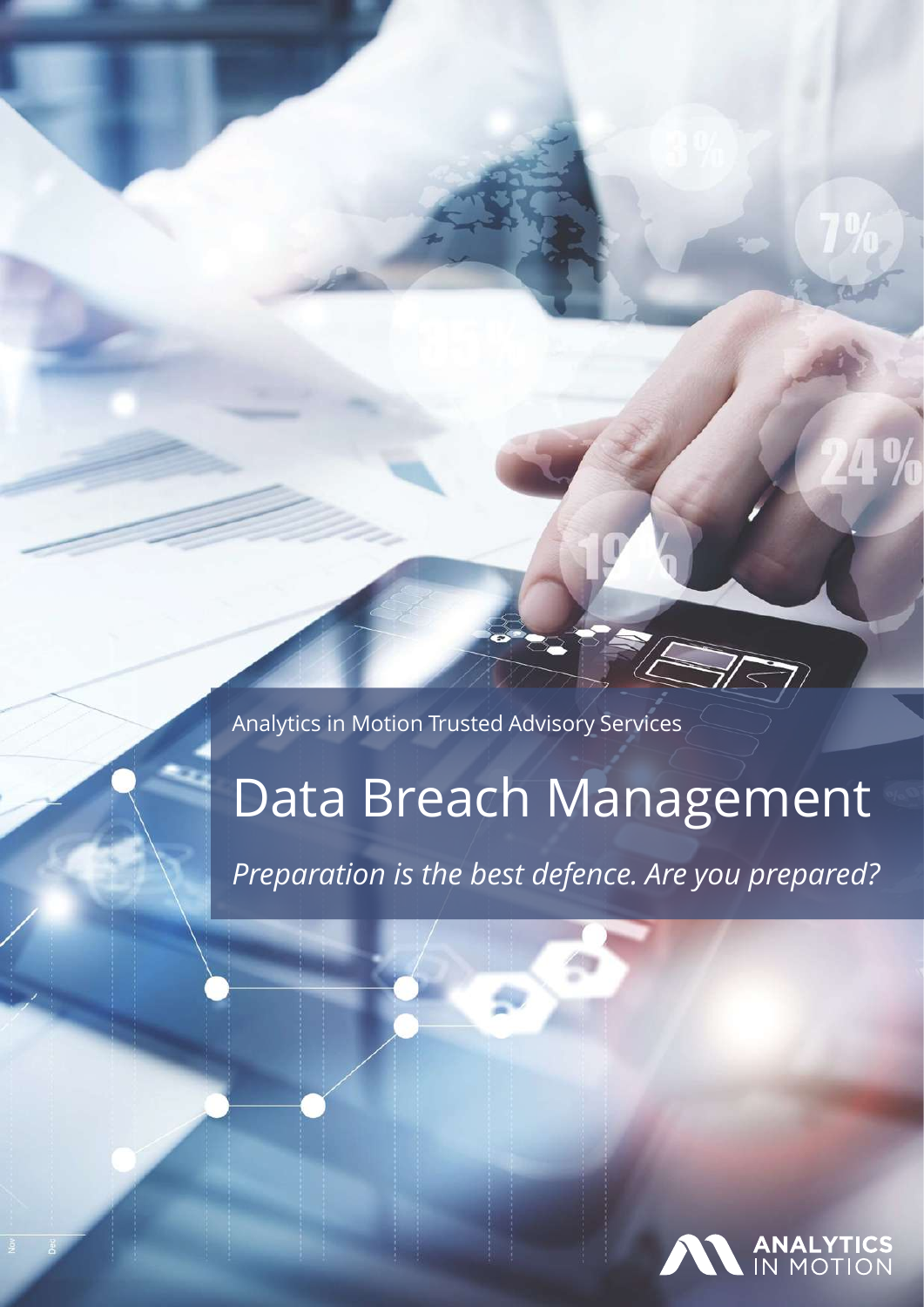### Data breach threats are the new norm in today's information age



### Navigating the challenges of a rapidly expanding data landscape is becoming increasingly complex

The interconnected nature of today's digital world has meant the amount of data being generated and collected is growing exponentially.

The increasing size, scope and frequency of data provides significant opportunities for organisations through more insightful and timely intelligence.

Consequently, data collection and analysis has become an increasingly important strategic asset to many organisations.

However, managing large scale information assets from a technical, operational, regulatory and security perspective has also become increasingly more challenging for organisations.

The value of data to criminals (especially personal, financial and health related data) has increased the risk of organisations being targeted, compromised and their data being breached.

As a result, data breaches are now just another threat that companies need to manage as part of their overall risk program.



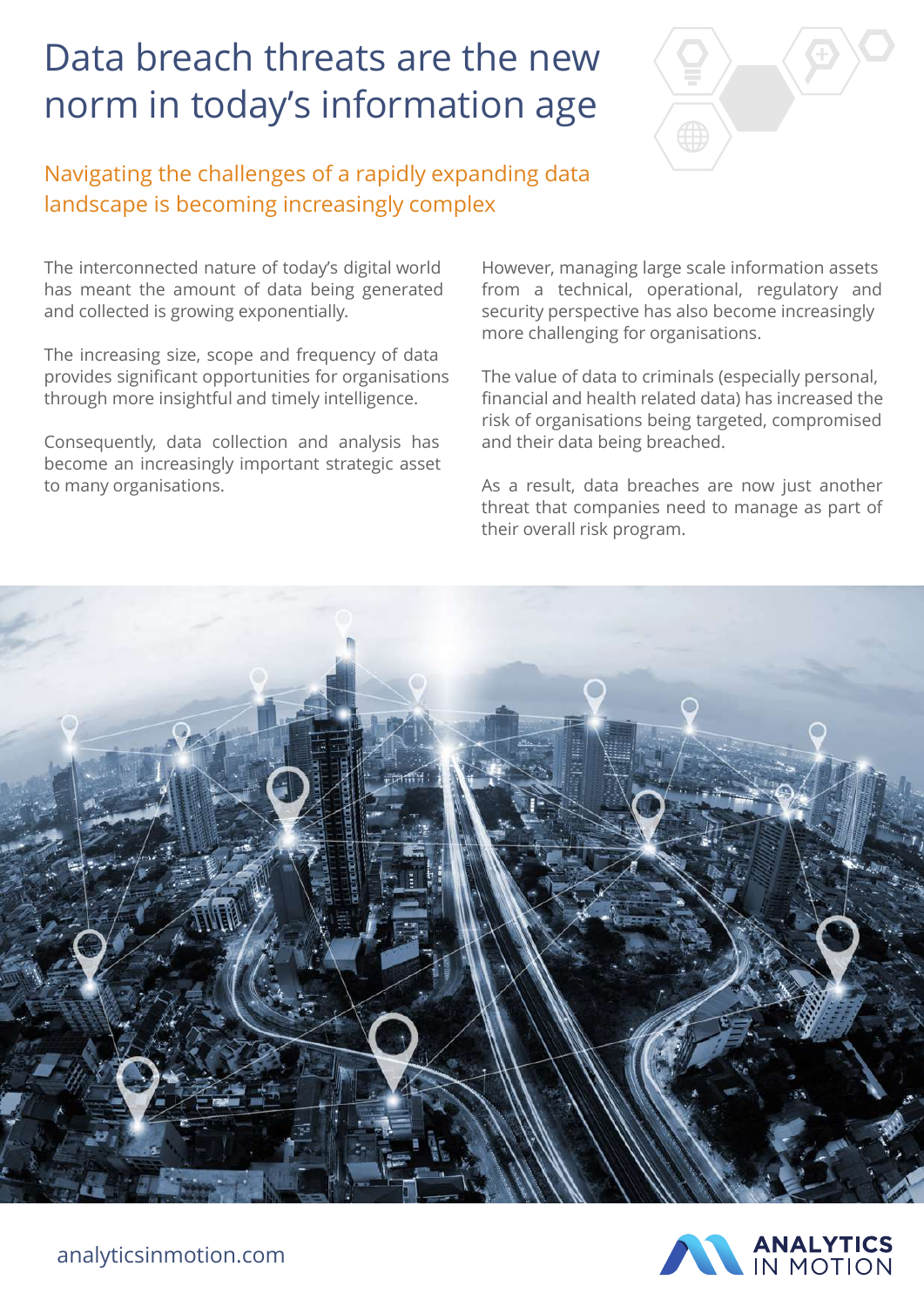

## Data breaches are a major risk to organisations as the number, scale and cost continue to rise

**†** than at any time over the last 17 yearsThe global average cost of a data breach is higher now

Data breaches are a very real and potentially significant financial threat to many businesses. The average total cost for a data breach is **US\$4.24 mill†**

 in the millions. Some of these cost include: There are a multitude of costs associated with a breach that can quickly lead to expenses totalling

- *Legal* Compliance and Defence lawyers
- **•** *Regulatory* Notifications and potential fines
- **•** *Consultants* Forensic and Crisis Management
- *Public Relations* Media and PR
- **•** *Customer Support* Call centre and Monitoring

However, in addition to these direct costs their are a number of opportunity costs arising from the reputational and brand damage a breach may cause to an organisation.



A breach can lead to the diminished confidence and trust in a company. This results in higher than normal customer attrition rates. In addition, firms that have been breached also tend to have lower customer acquisition rates. Both of these factors can have a significant impact on revenue.

**Average Total Cost (US\$ mill) per breach by country** † *USA, Canada, France, UK, Japan, Australia, South Africa, Brazil & India*





analyticsinmotion.com

**†** *Source:* Cost of a Data Breach Report 2021 - produced jointly between Ponemon Institute and IBM Security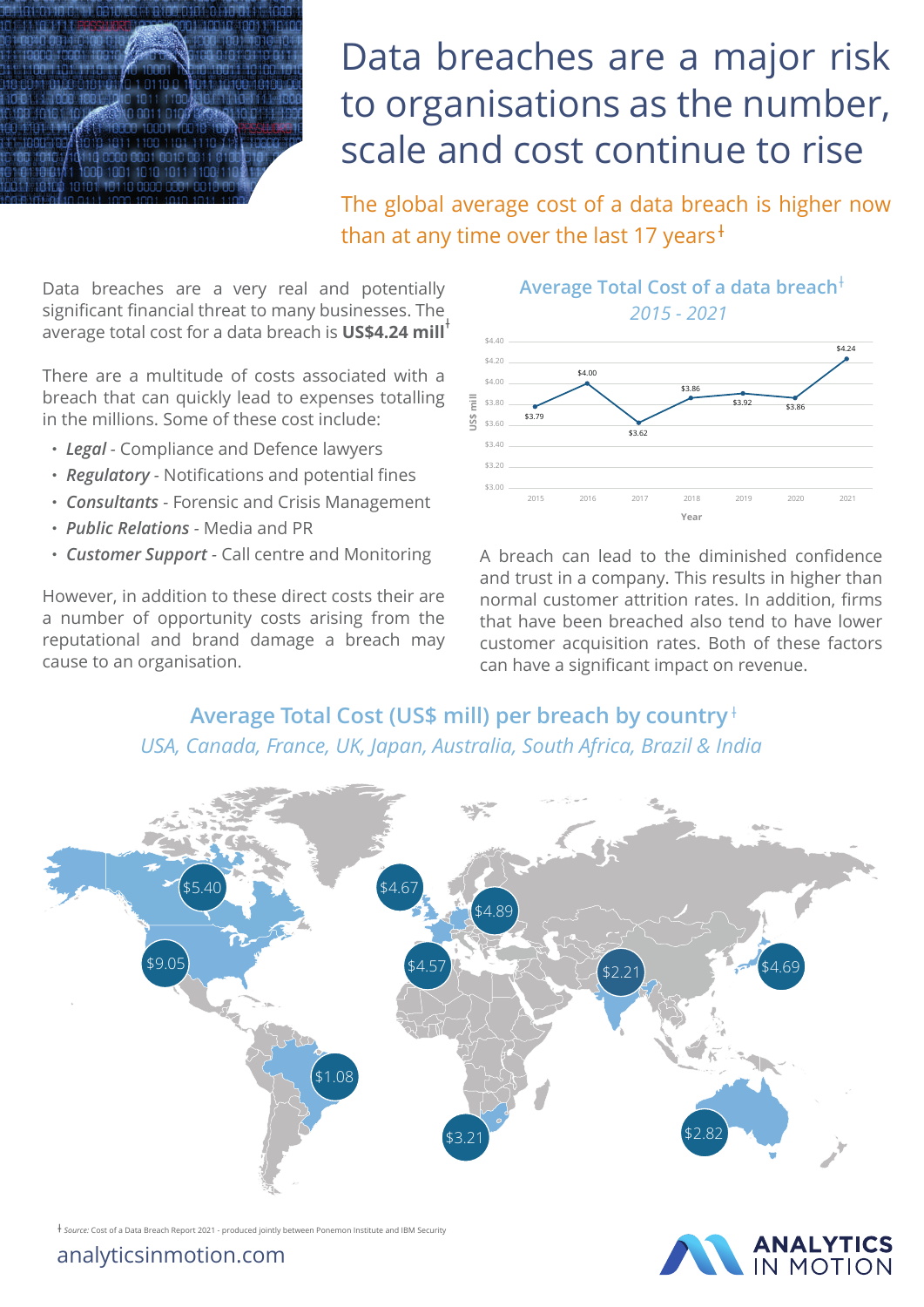# Data breaches pose a serious risk for all firms, regardless of their size, industry or country

There are many different ways in which data can be compromised in an organisation. Understanding both the external and insider threats that exist can greatly assist in mitigating the risk they represent.

In 2021, one in five data breaches (20%) were caused by Compromised (lost/stolen) Credentials. While relatively uncommon, data breaches due to Business Email compromises were on average the most costly (US\$5.01 mill per event).

#### **\*** Data Breach Attack Vectors - Frequency & Average Cost



Healthcare continues to be one of the most targeted sectors by criminals, with the average total cost of a data breach rising significantly by 29.45% from last year. Energy fell the most with a 27.23% decline in the average cost of a data breach from 2020.



**\*** *Source:* Cost of a Data Breach Report 2021 - produced jointly between Ponemon Institute and IBM Security

analyticsinmotion.com

#### Largest year-on-year % change **\***

| Industry      | 2020   | 2021   | % Change   |
|---------------|--------|--------|------------|
| Research      | \$1.53 | \$3.60 | $+135.29%$ |
| Media         | \$1.65 | \$3.17 | $+92.12%$  |
| Public Sector | \$1.08 | \$1.93 | +78.70%    |
| Hospitality   | \$1.72 | \$3.03 | $+76.16%$  |
| Retail        | \$2.01 | \$3.27 | $+62.69%$  |

While most industries exhibited relatively moderate fluctuations, a handful of sectors experienced significant cost increases (65% to 135%) from 2020.

This highlights the fact that no industry is impervious to attack, and criminals will pivot and focus their attention to any area that can be exploited for financial gain.



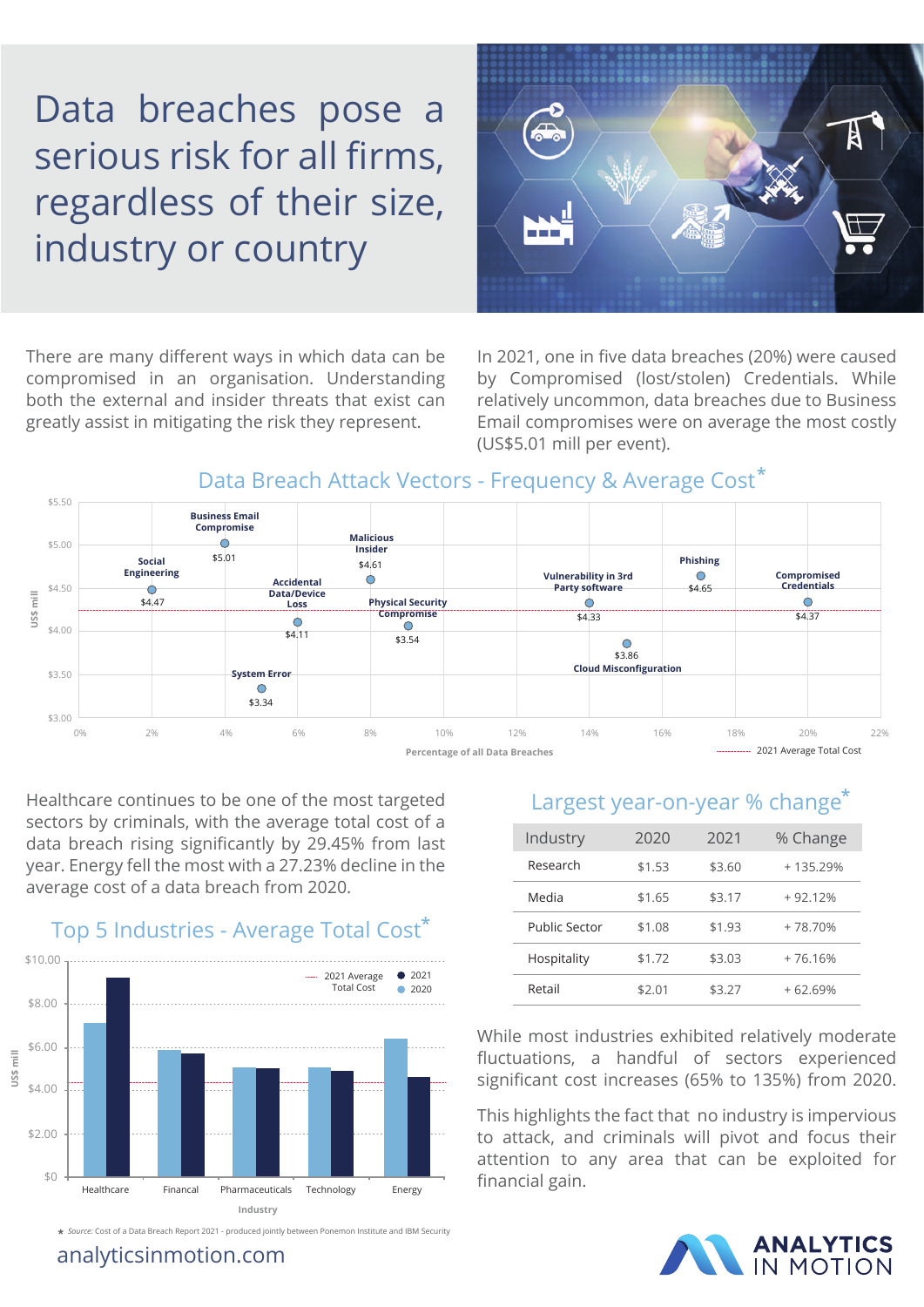## How Analytics in Motion can help your organisation

### Accelerating organisational readiness to proactively prepare and strategically respond to a data breach

While businesses are becoming increasingly aware of the threat associated with data breaches, many are not necessarily equipped to respond in a timely and effective manner.

Many organisations still adopt a 'wait and see' approach, often only creating a response plan after the data breach or security incident has occurred.

This reactive approach often leads to greater financial, legal and reputational damage.

At Analytics in Motion our Data Breach Management services are aimed at assisting organisations to proactively reduce the risks associated with a data breach.

This entails implementing a multi-layered strategy covered under the following major components:

- **Readiness**
- **Containment**
- **Remediation**

These form the strategic three pillars of our Data Breach Management service and focus on coordinating and implementing best in class solutions across the entire breach life cycle from start to finish.

#### The Three Pillars of Data Breach Management

*Pre Breach Breach Post Breach*



Preparation & Prevention Detection & Analysis Assess & Respond

Involves assessing the current state of the business and developing a comprehensive data breach readiness plan. This should be conducted prior to any data breach occurring and include any stakeholders that potentially have a responsibility in the remediation process.



Readiness **Containment** Remediation

Proactive identification and rapid containment/removal are major factors in reducing the threat severity from a data breach. Any breach should be proceeded with an IT forensic investigation and analysis to assess the extent, scope and potential impact to the organisation's customers.



Based on the assessment of the breach an action plan is put in place to effectively respond and communicate with all applicable stakeholders. Companies must ensure they follow all regulatory requirements while supporting and protecting their customers who have been affected.

Our approach places a significant focus on planning the necessary remediation process **BEFORE** a breach has occurred. This promotes a more timely, strategic and coordinated response in the event of a data breach, leading to better outcomes for the affected customers.



analyticsinmotion.com